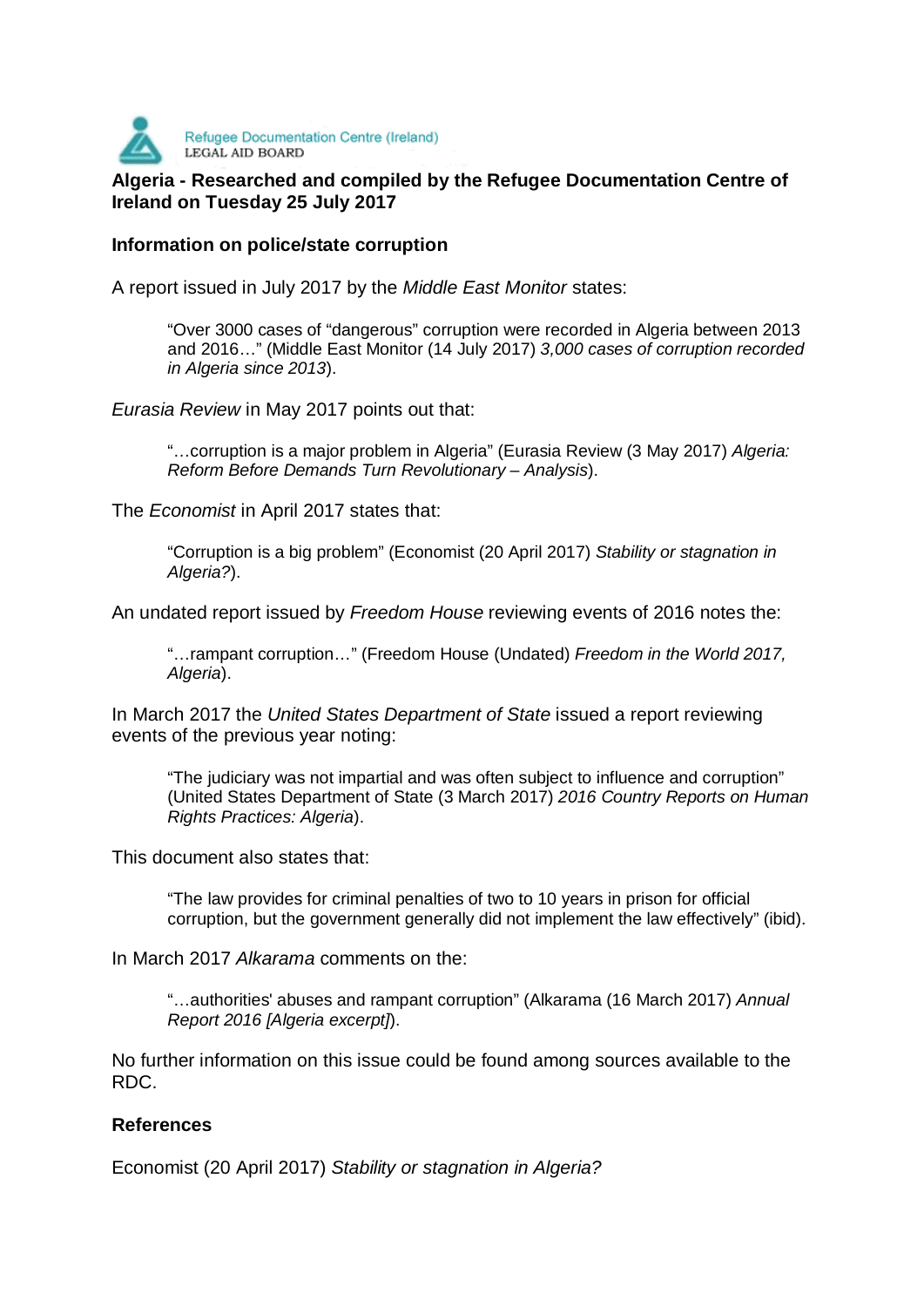**https://www.economist.com/news/middle-east-and-africa/21721155-algerianssee-little-reason-vote-coming-general-election-stability-or** Accessed Tuesday 25 July 2017

Eurasia Review (3 May 2017) Algeria: Reform Before Demands Turn Revolutionary – Analysis

**http://www.lexisnexis.com/uk/legal/results/docview/docview.do?docLinkInd=tr ue&risb=21\_T26292280614&format=GNBFULL&sort=BOOLEAN&startDocNo=1 01&resultsUrlKey=29\_T26292280618&cisb=22\_T26292280617&treeMax=true&tr eeWidth=0&csi=417294&docNo=104** This is a subscription database Accessed Tuesday 25 July 2017

Freedom House (Undated) Freedom in the World 2017, Algeria **https://freedomhouse.org/report/freedom-world/2017/algeria** Accessed Tuesday 25 July 2017

Alkarama (16 March 2017) Annual Report 2016 [Algeria excerpt]). **http://www.ein.org.uk/members/country-report/annual-report-2016-algeriaexcerpt** This is a subscription database

Accessed Tuesday 25 July 2017

Middle East Monitor (14 July 2017) 3,000 cases of corruption recorded in Algeria since 2013 **https://www.middleeastmonitor.com/20170714-3000-cases-of-corruptionrecorded-in-algeria-since-2013/** Accessed Tuesday 25 July 2017

United States Department of State (3 March 2017) 2016 Country Reports on Human Rights Practices: Algeria **http://www.ein.org.uk/print/members/country-report/2016-country-reportshuman-rights-practices-algeria** This is a subscription database Accessed Tuesday 25 July 2017

This response was prepared after researching publicly accessible information currently available to the Refugee Documentation Centre within time constraints. This response is not and does not purport to be conclusive as to the merit of any particular claim to refugee status or asylum. Please read in full all documents referred to.

## **Sources Consulted**

Amnesty International BBC News Electronic Immigration Network European Country of Origin Information Network Freedom House Google Human Rights Watch